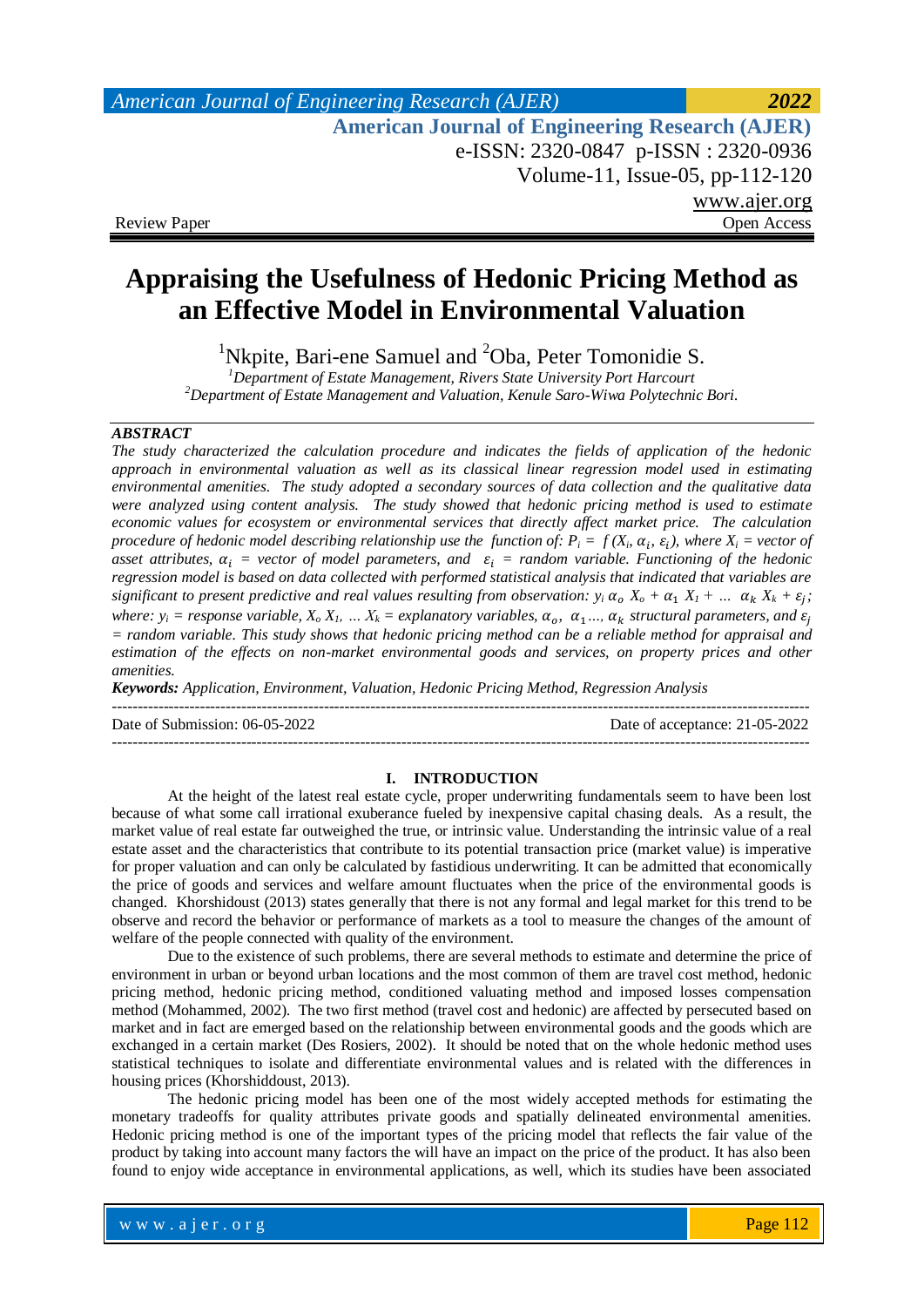with air pollution etc. To estimate these environmental values, the price composition must be presented and analyzed. Assessing the economic pricing of the environmental amenities, hedonic pricing method would be based on the hypothesis that people usually determine by their environmental consumption preference levels through choosing their houses. Based on the above premises, the study will present application of hedonic pricing methods in environmental valuation techniques, which uses classical linear regression model for estimation. This is the intention of assessing its field of applications, benefits and weakness as well as the calculation procedures of hedonic pricing methods.

#### **II. LITERATURE REVIEW A. Concept of Hedonic Pricing**

The hedonic pricing method relies on the assumption that a class of differentiated products can be broken down into a number of characteristics (Khorshiddoust, 2013). Also, the hedonic pricing method is based on the premises that people value a good because of the attributes associated with that good (Des Rosiers, 2002). The underlying goal when generating a hedonic pricing method is to create an accurate predictive model (Monson, 2009). However, hedonic pricing models is used to measure the influencing effect of these characteristics on the overall transaction price (Monson, 2008). According to Dunse, White and Dehring (2007), the technique of hedonic pricing is usually focused on property or sometimes labor market. It is also used to estimate the value of variables (environmental quality and amenities variables) that affect prices of marketed goods. The method valued the services provided, (characteristics of environmental good), rather than the good itself (Kauko, 2002). Hedonic pricing method starts with a regression of property prices (or wages) against all their valuable characteristics (Smith, 2001).

# **B. Definition of Hedonic Pricing Method**

Hedonic pricing method can be defined as a pricing model of the goods sold which takes into consideration the internal as well as external factors (Anonymous, 2006). Hedonic pricing is a "model that identifies price factors according to the premises that price is determined both by internal characteristics of the good being sold and external factors affecting it" (Hargrave, 2019). The most common example of the hedonic pricing method is in the property market, wherein the price of a building or a piece of land is determined by the characteristics of the property itself (i.e., its size, appearance, features like solar panel or state-of-the-art faucet features, and condition), as well as characteristics of its surrounding environment (i.e. if the neighborhood has a high crime rate and /or is accessible to schools and a down town area, the level of water and air pollution, or the value of other home close by) (Hargrave, 2019). A hedonic pricing model of often used to estimate quantitative values for environmental or ecosystem services that directly affect market prices for homes (Bond and Hopkins, 2000).

# **C. Method of Hedonic Pricing Model**

Smith (2001) states that the method is based on assumption that the people value the characteristics of (or services by) an environmental good, rather than the good itself. Thus, sale price will reflect the value of the set of influencing variables (property, neighborhood, accessibility and environmental characteristics), that people consider important when purchasing the environmental good (Kauko, 2002). The method started with a regression of house prices (or wages) against all their valuable characteristics (Anderson, 2018). This leads to a hedonic price function of the following shape (Des Rosiers, 2002):

 $V = V (P, N, A, E)$ Where:

| v | Value of residential property |
|---|-------------------------------|
|   |                               |

| P | Property characteristics |
|---|--------------------------|

- $N =$  Neighborhood characteristics
- $A =$  Accessibility characteristics
- $E =$  Environmental characteristics (which is the main focus in environmental valuation).

From this function, calculation of the willingness to pay for a marginal change in each of these explaining variable sets in as the implicit price of the amenity under investigation (Owusu-Edusei and Espey, 2003). This will result to the demand curve from the implicit prices for specific amenity to be derived (Kauko, 2002). The demand curve is then used for estimating the economic value of an amenity such as natural beauty (Des Rosiers, 2002).

# **D. Areas of Application of Hedonic Model in Environmental Valuation**

Hedonic pricing is a determinant of how much (and how much more) people are ready to spend on the environmental goods (independent variable), such as environmental quality, (air pollution, water pollution, or noise) and environmental amenities (views or proximity to recreational sites and open spaces) (Owusu-Edusei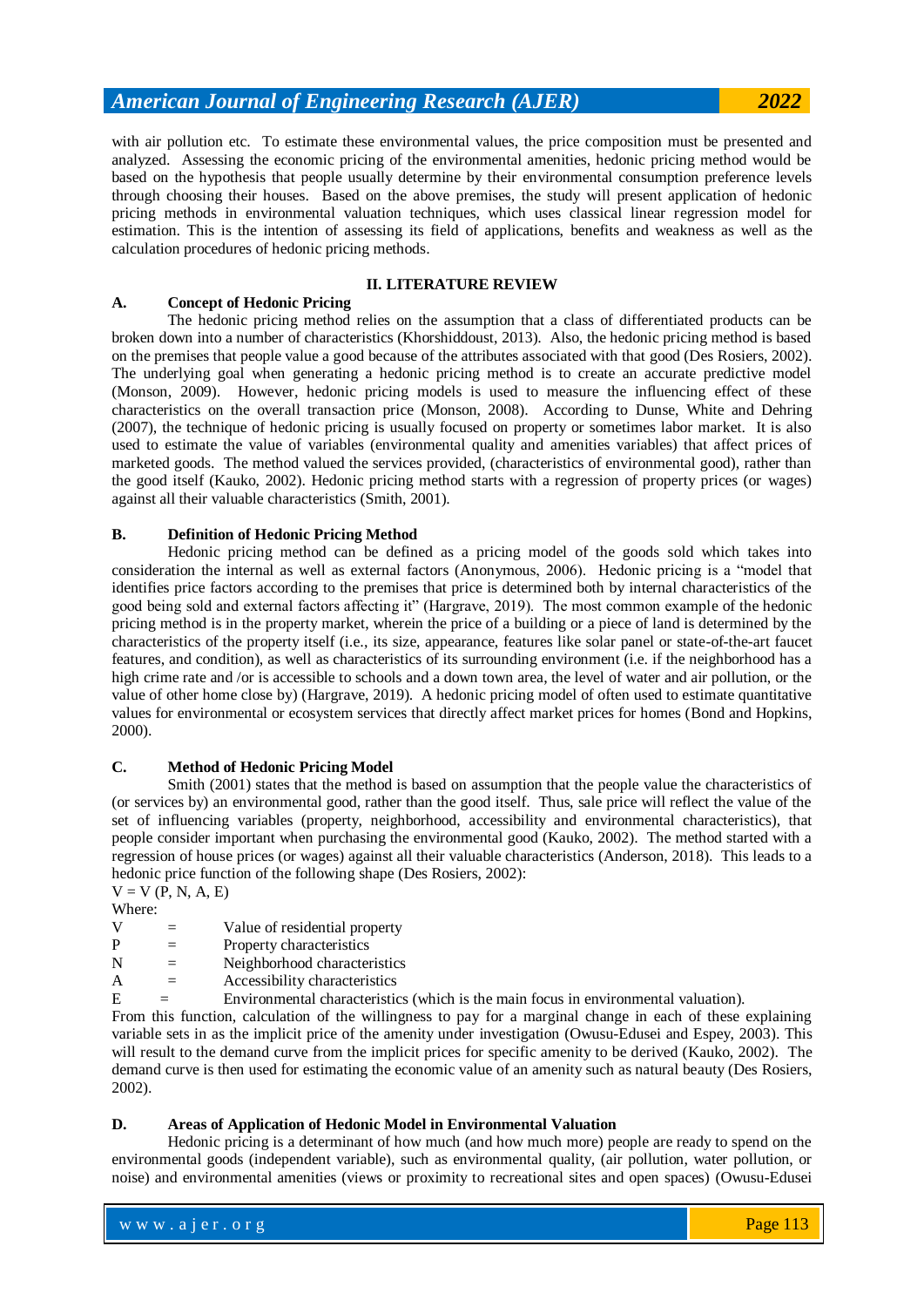and Espey, 2003). In the same vein, Des Rosiers (2002 explains that hedonic pricing has often been used to measure the (negative) value of noxious facilities and for the value of environmental goods such as air quality improvement. He also noted that it has been applied to value job risks and to value natural sites or parks that might have a positive influence on houses prices. The hedonic pricing method measures revealed preferences and it includes the consumers surplus as it measures the total area underneath the demand curve (Mohammed, 2002). Hedonic pricing has often been used in imputing the value of clean air and clean air is not a traded good, but evidence from revealed preferences suggests that a positive relationship exist between housing price and the quality of air (Owusu-Edusei and Espey, 2003). Movement of housing prices might therefore enable the valuer to impute the value of clean air through regression analysis. The hedonic pricing method was not developed to determine the total value of nature, but to determine the value of amenities only, not like the non-use values of nature (Kauko, 2002). From the above assertion of Des Rosiers (2002), hedonic pricing method can be applied to value amenities such as natural beauty, and may not be enough to capture the total economic value of a nature site. Beauty is only one attribute of a natural site, and all other welfare generating characteristics of the site, such as biomass production cannot be captured by this method (Anonymous, 2006).

# **III. ENVIRONMENTAL GOODS AND SERVICES TO BE CAPTURED**

It can be difficult to determine which environmental goods or services that captured in hedonic pricing method. Anderson (2018) posit that the buyers of properties must be aware of the services provided by natural capital for those services to be reflected in property price. He also stated that most of the value captured is assumption from cultural services, such as recreation and attractive views, rather than regulating services such as carbon sequestration and temperature regulation which people are less likely to be aware of. The types of environmental services which could be captured as they potentially overlap with other ecosystem services include (Anderson, 2018); physical health benefits, recreation, urban cooling, carbon sequestration, provisioning services such as food and material production, air quality regulation and noise regulation.

#### **A. Model Specification for Hedonic Regression**

The hedonic pricing method does not have a pre-defined functional form. Anderson (2018) however, suggests that there are many reasons to believe that the relationship between property price and the environmental variable to be non-linear in nature. And the non-linearity is expected as "purchasers cannot treat individual housing attributes as discrete items from which they can be pick and mix until the desired combination of characteristics is found". Several models are used according to Khorshidoust (2013), in estimating additional explanatory variables introduced to progressively assess the robustness of results. For example, the environmental variables estimated will include; structural neighborhood, socio-economic characteristics, and environmental amenities.

#### **B. Determinants of Hedonic Pricing Model**

This model is generally used in the built environment to determine the prices of the environment based on internal and external characteristics (Dunse, White and Dehring, 2007). The determinants are (Sieg, smith, Badzat and Walsh, 2001);

- i. The price as per the hedonic pricing model may change as per the parameters used in the analysis; some may give more weight to the external environment less to the internal
- ii. Some may give lesser weightage to the external environment and more to the internal
- iii. Hence this pricing may differ from customer to customer and one investor to another
- iv. It gives a strong picture of the pricing analysis by analyzing a large amount of data
- v. It also takes account the environmental and macro-economic factors to derive the correct price of the goods.

#### **C. Advantages of Hedonic Pricing Model**

Some major advantages of hedonic pricing method include (Smith, 2001):

- i. It focuses more on the consumption patterns of the customers and has the ability to price fairly
- ii. It takes into account both internal and external factors that will affect the decision-making of the buyer
- iii. Gives more preference to the likes and dislikes of the buyer to buy an environmental good
- iv. A 360-degree approach in order to price a particular product.

#### D. **Disadvantages**

The Disadvantages include (Mrozek and Jay Lor, 2020):

- i. It does not take into account the information which is hidden from the buyer of the product
- ii. It sometimes does not take into account the interest rates and other taxes that can have a massive impact on the pricing
- iii. Changing government policies can be very difficult to derive a price

w w w . a j e r . o r g where  $\mathcal{L} = \mathcal{L} \left( \mathcal{L} \right)$  is the set of  $\mathcal{L} \left( \mathcal{L} \right)$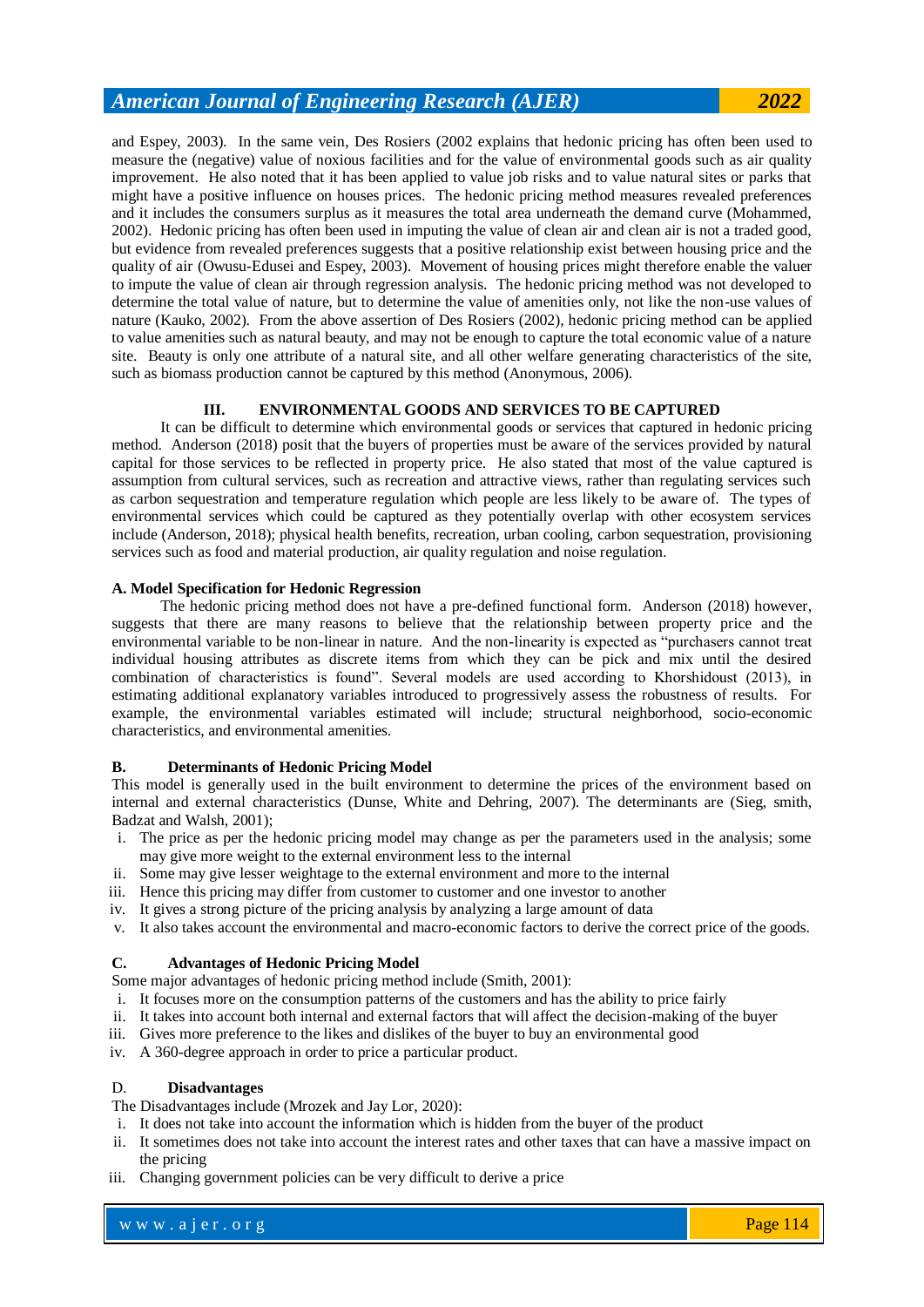### iv. A costlier process to execute

### E. **Limitations**

- i. It gives more weight to external macro factors thus ignoring the internal ones which might be of more weight
- ii. A complex model to execute.

# **F. Reasons for the Use of Hedonic Pricing Method**

According to Bond and Hopkins (2000), hedonic pricing method is selected based on:

- i. Property prices in the area appear to related to proximity to open space
- ii. Data on real estate transaction and open space parcels are readily available, thus making this the least expensive and least complicated approach.
- iii. General characteristics of the hedonic pricing method

# **IV. DEVELOPING HEDONIC PRICING MODELS**

According Monson (2009), hedonic pricing model is developed by using the coefficients generated from a regression analysis with a relationship that can be described as "market price which is a function of each tangible and intangible environmental characteristics and other outside influencing factors. This is illustrated in the following equation:

Market price = f (tangible and environmental features, other influencing factors)

Other influencing factors include assets sold in a non-fair market. The underlying good when generating a hedonic pricing model is to create an accurate predictive model (Monson, 2019). Based on relationship between environmental goods and the goods which would be exchange in a certain market, Khorshiddoust (2013) stated hedonic method uses statistical techniques in isolating and differentiating environmental values as it relates with the differences in property prices. To estimate environmental values using hedonic model, price composition of property and its location must be presented to show for the quality of the environments (Bond and Hopkins, 2000). To develop hedonic model, Khorshiddoust (2013) argue that the "hidden price function" would be presented with mathematical representation as:

 $P = f(X_1, \ldots, \ldots, \ldots, \ldots, \ldots, \ldots, X_n)$ 

Where, p is the price of good or the pre supposed product and  $X_1$  to  $X_n$  are the characteristics of that good or product.

# **V. ENVIRONMENTAL VALUATION STUDIES OF HEDONIC PRICING METHOD APPLICATION**

Pu, Guo and Xiao-yu (2005); Wen Hai-zhen (2005); Brasington and Hite (2005) used linear hedonic price model for Hangzhou city, china and tested 2,473 housing samples and field survey data of 290 housing community. The study found that the demand for environmental quality is based on the estimation of relationship between house prices and the environmental dis-amenities and confirmed that nearby point-source pollutants depress house price. In the same vein, Chan et al (2006) investigated how air pollution affects the transaction prices of high-rise apartments in Hong Kong using a three-dimensional Roynolds- Stress turbulence model and stimulated the air pollution level of each unit in high-rise apartment buildings in a densely populated area. The study concluded by estimating the marginal willingness to pay for the air quality improvement using hedonic price analysis. To also indicated the application of hedonic pricing method in environmental valuation; Cebula (2009); Coulson and Zabel (2012) studied housing market of the city of savannah, Georgia and its historic landmark district. The concluded by questioning how coefficient estimates can be interpreted for environmental goods in hedonic property value models where markets are dominated by foreclosures. Beekmans (2013) also applied a hedonic price analysis of the value of industrial sites of an urban area, the industrial site. The study established that there is relationship between environmental services (for example clean air, or the concentration of atmospheric particles) and houses price clear for the owners of the houses and to be valued practically. These studied did not indicate any area of hedonic pricing method applications, which is the main subject of the present study.

# VI. **RESEARCH METHODOLOGY**

For the purpose of conducting this study, a qualitative research approach was adopted with extensive literature review within the research topic. Secondary sources of data collection were applied that comprises of theories, formulas and research findings through internet, journals and books. Content analysis was used to analyzed the qualitative data as to identify measurable values of hedonic linear regression analysis. The analyzed qualitative data analyzes and categories common ideas of hedonic pricing method in environmental valuation.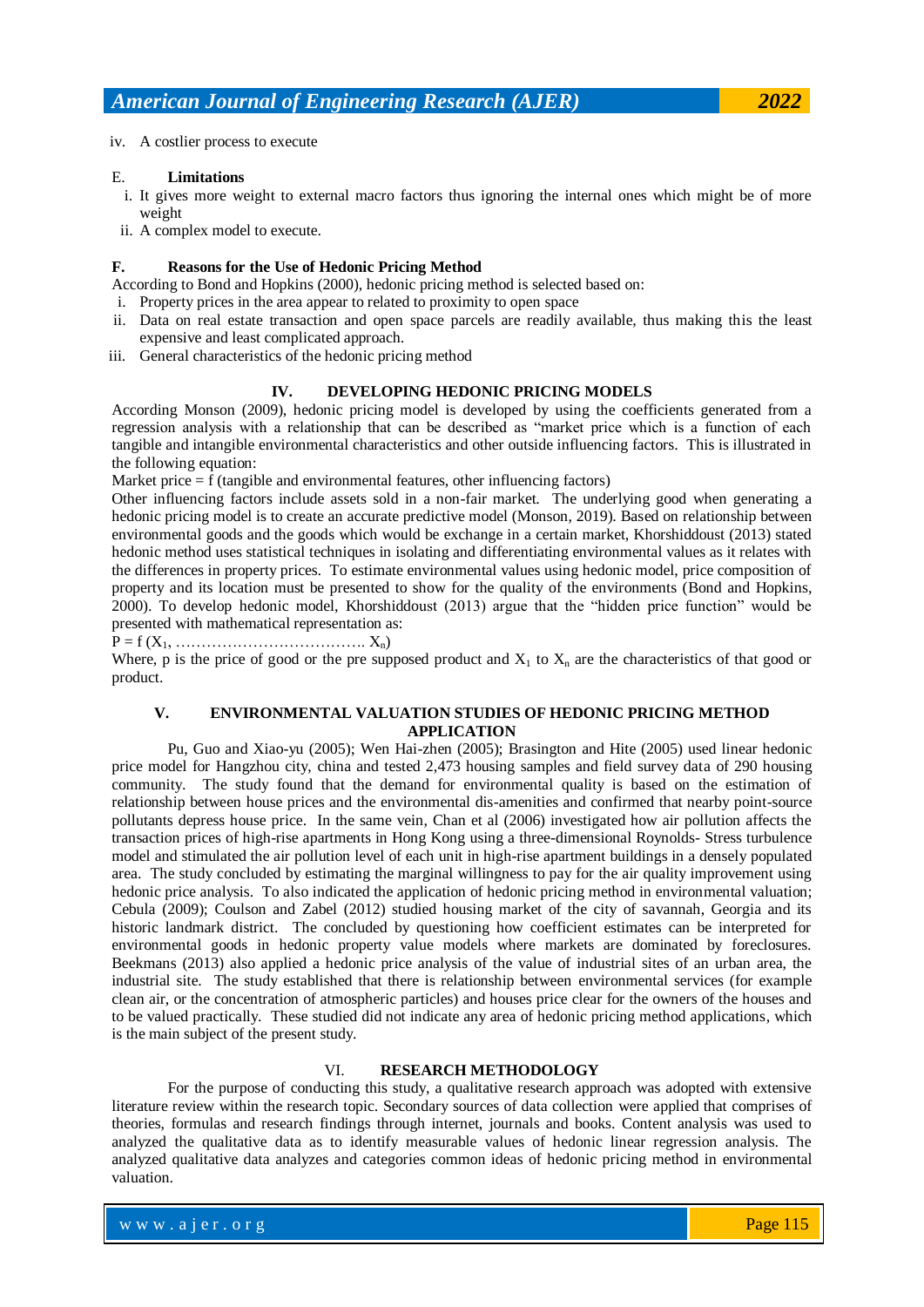# **VII. RESULTS AND DISCUSSION**

#### **A. Field of Applications of the Hedonic Pricing Methods in the Environmental Valuation**

Some researchers conducted using hedonic pricing method that are related to the environment in a certain way, is presented below in Table 1:

# **Table 1: Applications of Hedonic Method to Environment Researcher and Year Area of Environment**

|    | <b>Studied</b>                                                                                                                                                                                                                                |                                                                                                                                                                                                                                                               |  |  |  |  |
|----|-----------------------------------------------------------------------------------------------------------------------------------------------------------------------------------------------------------------------------------------------|---------------------------------------------------------------------------------------------------------------------------------------------------------------------------------------------------------------------------------------------------------------|--|--|--|--|
| a  | Anderson and Crocker (1971); Harrison and Rubinfield<br>(1978); McDoughll and Wright (1980); Li and Brown (1980);<br>Figuerora, Rogat and Firinguetta (1996); Cragg and Khan<br>(1997); Edwards and Anderson (1989; Pu, GUO and Xin<br>(2005) | Studies the effect of air pollution on residential property<br>values                                                                                                                                                                                         |  |  |  |  |
| b. | Ridker and Hening (1967)                                                                                                                                                                                                                      | Studied the effect of air pollution on residential<br>properties in locations where a lot of people with<br>different ancestor live.                                                                                                                          |  |  |  |  |
| c. | Witte, Sumka and Erekson (1979) Brookshine, D. S. et al.<br>(1982); Graves, P. et al, (1998)                                                                                                                                                  | Studied the effects of social and economic factors on<br>residential properties price.                                                                                                                                                                        |  |  |  |  |
| d. | McMillan, Reidand Gillen (1980); Hughes and Sirmans (1992)                                                                                                                                                                                    | Estimated the effect of sound pollution on houses price                                                                                                                                                                                                       |  |  |  |  |
| e. | Benson, E. D. et al. (1980)                                                                                                                                                                                                                   | Studied the role of access to public welfare services on<br>houses price                                                                                                                                                                                      |  |  |  |  |
| f. | Nelson (1980); Levesque (1994); Uyeno, Hamilton and Bggs<br>(1993).                                                                                                                                                                           | Assessed the effects of sound pollution resulting from<br>closeness to airport on houses price.                                                                                                                                                               |  |  |  |  |
| g. | Pamquist, Roka and Vekina (1997)                                                                                                                                                                                                              | Focused on closeness to mines and its effect on price of<br>residential areas                                                                                                                                                                                 |  |  |  |  |
| h. | Kawasake and Mitsuru (1996)                                                                                                                                                                                                                   | Studied the effects of earthquake on the price of<br>residential areas before and after incident happened                                                                                                                                                     |  |  |  |  |
| i. | Smith and Palmquist (1993); Lansford and Jones (1995)                                                                                                                                                                                         | Estimated the effect of closeness of houses to seaside and<br>their prices                                                                                                                                                                                    |  |  |  |  |
| j. | Bejranonda (1996); Dorfman, Keeler and Krisel (1996)                                                                                                                                                                                          | Studied the relationship between soil decay and reducing<br>houses price                                                                                                                                                                                      |  |  |  |  |
| k. | Crane                                                                                                                                                                                                                                         | Viewed different environmental indexes on the price of<br>residential areas                                                                                                                                                                                   |  |  |  |  |
| 1. | Khorshiddoust (1994)                                                                                                                                                                                                                          | Studied the influence of pollution resulting from waste<br>aggregation and solid locations on the price of residential<br>areas                                                                                                                               |  |  |  |  |
| m. | Sheng-hua and GUO Xiaoyu (2005); Wen Hai-Zhen (2005)<br>Brasington and Hite (2005)                                                                                                                                                            | Used linear hedonic price model to test 2,473 houses<br>sampled from 290 housing community surveyor, and<br>found the demand for environmental quality is based on<br>the estimation of relationship between house prices and<br>environmental dis-amenities. |  |  |  |  |
| n. | Chau                                                                                                                                                                                                                                          | Investigated how air pollution affects the transaction<br>prices of high-rise apartment using a three-dimensional<br>Reynolds stress turbulence model to stimulate the air<br>pollution level of each unit.                                                   |  |  |  |  |
| 0. | Chekmezova (2007)                                                                                                                                                                                                                             | Estimated marginal willingness to pay for the air quality<br>improvement using hedonic price analysis.                                                                                                                                                        |  |  |  |  |
| p. | Komarova (2009)                                                                                                                                                                                                                               | Valued environmental impact of air pollution and<br>calculated implicit prices of the environmental level of<br>air quality in the area.                                                                                                                      |  |  |  |  |
| q. | Cebula (2009)                                                                                                                                                                                                                                 | Studied housing market and its historic landmark district                                                                                                                                                                                                     |  |  |  |  |
| r. | Coulson and Zabel (2012)                                                                                                                                                                                                                      | Questioned the interpretation of coefficient estimates for                                                                                                                                                                                                    |  |  |  |  |
|    |                                                                                                                                                                                                                                               | environmental goods in hedonic property value model<br>where markets are dominated by foreclosures.                                                                                                                                                           |  |  |  |  |
| S. | Beekmans (2013)                                                                                                                                                                                                                               | Applied a hedonic price analysis of the value of industrial<br>sites of an urban area.                                                                                                                                                                        |  |  |  |  |

### **Source: Author's Field Investigation, 2022.**

Table 1 showed majority of researches conducted in environmental valuation that present the benefits representing non-consumptive use values of environmental goods and services. The benefits derived from the pleasant landscape, clean air, clean water, peace, quiet and screening as well as recreational activities; hedonic pricing method estimating external benefits and costs of environmental goods or services associated with housing. Results also indicate that it searches for suitable variables for describing the environmental benefits in hedonic pricing method studies appreciating environmental characteristics that are reflected in the property prices.

#### **B. Benefits of Hedonic Pricing Model Applications**

Hedonic pricing method is used to estimate economic values for ecosystem or environmental services that directly affect market prices (Owusu-Edusei and Espey, 2003). It is commonly applied to variations in housing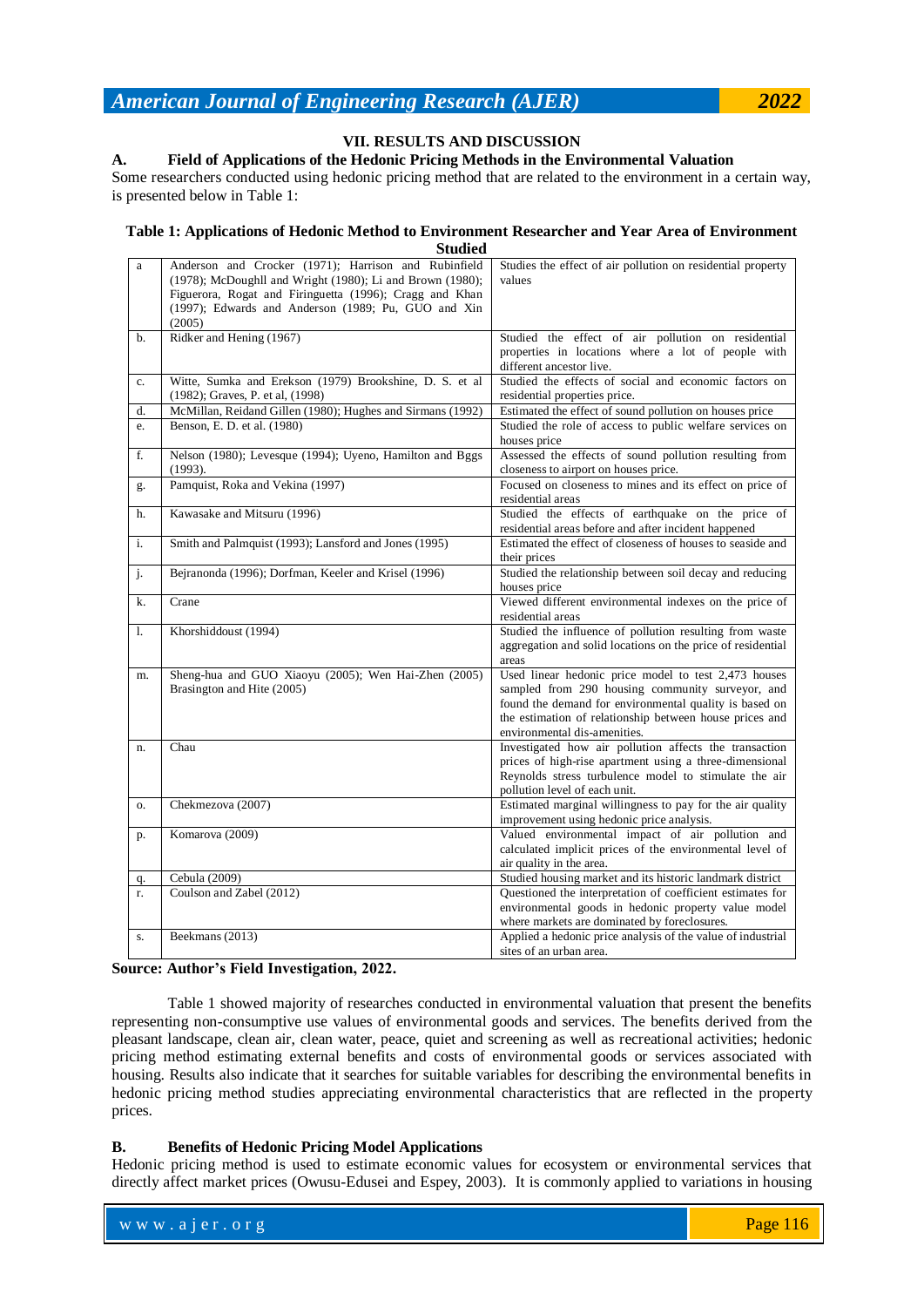price that reflect the value of local environmental attributes (Des Rosiers, 2002). It can be used to estimate economic benefits or cost associated with (Owusu-Edusei and Espey, 2003):

i. Environmental quality, including air pollution, or noise

ii. Environmental amenities, such as aesthetic views or proximity to recreational sites.

Furthermore, the benefits of hedonic pricing method include (Dunse, White and Dehring, 2007):

i. Allows for the implicit pricing of individual property variables for real estate that do not have an observable market price.

ii. It measures the attributes that cause a product to be different for homogenous products (Studenmund, 2001).

iii. Useful in determining any potential impact on value ranging from a contaminant or detrimental condition to an enhanced location or positive physical attribute.

iv. It enables the combination of property specific variable (Kauko, 2002).

v. The methodology can be applied to actual situations to help identify the impact of specific external features on value.

vi. The use of qualitative methods helps to explain impacts in term of facts and perceptions.

The basic premise of the hedonic pricing method is that the price of a marketed good is related to its characteristics, or the services it provides (Zabel, and Kiel, 2000).

# **C. Challenges Associated with Hedonic Pricing Method**

According to Owusu-Edusei and Espey (2003):

i. It does not necessarily reflect the total value of an attribute.

ii. It does not capture the full benefits from the provision of public goods such as open space, wildlife habitat corridors or cleaner water.

iii. It does not capture passive-use value derived from individuals who may use the resource, but do not live proximate to it (Dunse, White and Dehring, 2007).

iv. It is difficult to specify the explanatory (independent) variables which could be included as explanatory variables (Malpezze, 2003).

# **D. Calculation Procedure of the Hedonic Pricing Method.**

The relationship between the price of the asset (environment) p, and the set of its features (characteristics) (Baranzinc, Ramizez, Schaerer and Thalmann, 2008; Janik, 2012), is called a hedonic model or hedonic regression. In general, this relationship may be described with the use of the following function (Belniak and Wieczorak, 2017).

 $P = f(X_1, a_1, \epsilon_1)$ 

Where:

 $X_1$  - Vector of asset attributes

 $a_1$  – Vector of model parameters

 $\epsilon_1$  – Random variable

In the hedonic pricing method, the valuation process consists of decomposition of the price of the asset into combination of the specific characteristics, which reflect the importance when it comes to pricing (Dunse, White, and Dehring, 2007). The calculation of the hedonic price method according to Kauko (2002) are similar to the calculations known from the comparative approach; but in this case, they are more general. The calculation procedure of the hedonic price method may be divided into two basic stages; during which the following take place (Belniak and Wieczorak, 2017):

a) Collection of data on transactions regarding the given assets (in this case environment),

b) Statistical estimation of the linear function that will describe the relationship between the value of the environmental good (response variable) and the specific features having a potential impact on price (explanatory variables).

In order to make it possible to estimate the price of environmental good using the created function, Ogunba (2013) noted that the data on transitions regarding the environment should include information both concerning the sale prices, location, as well as other significant measurable and immeasurable environment goods and services connected with the environment. Therefore, data collection at the early stage is very important to proper process in terms of consistency, coherency and completeness of information (Baranzini, et al; 2008).

# **i. Construction of a Single-Equation in Classical Linear Regression Model in Hedonic Pricing Method**

The basic model to described the relationship between the phenomena (variables) is the single-equation linear model, also called descriptive econometric model (Belniak and Wieczorek, 2017). The form of which is as follows (Nowak, 2002):

 $Y_i = a_0 x_0 + a_1 x_1 + \dots + a_k X_k + \epsilon_1$ 

w w w . a j e r . o r g where  $\mathcal{L} = \mathcal{L} \left( \mathcal{L} \right)$  is the set of  $\mathcal{L} \left( \mathcal{L} \right)$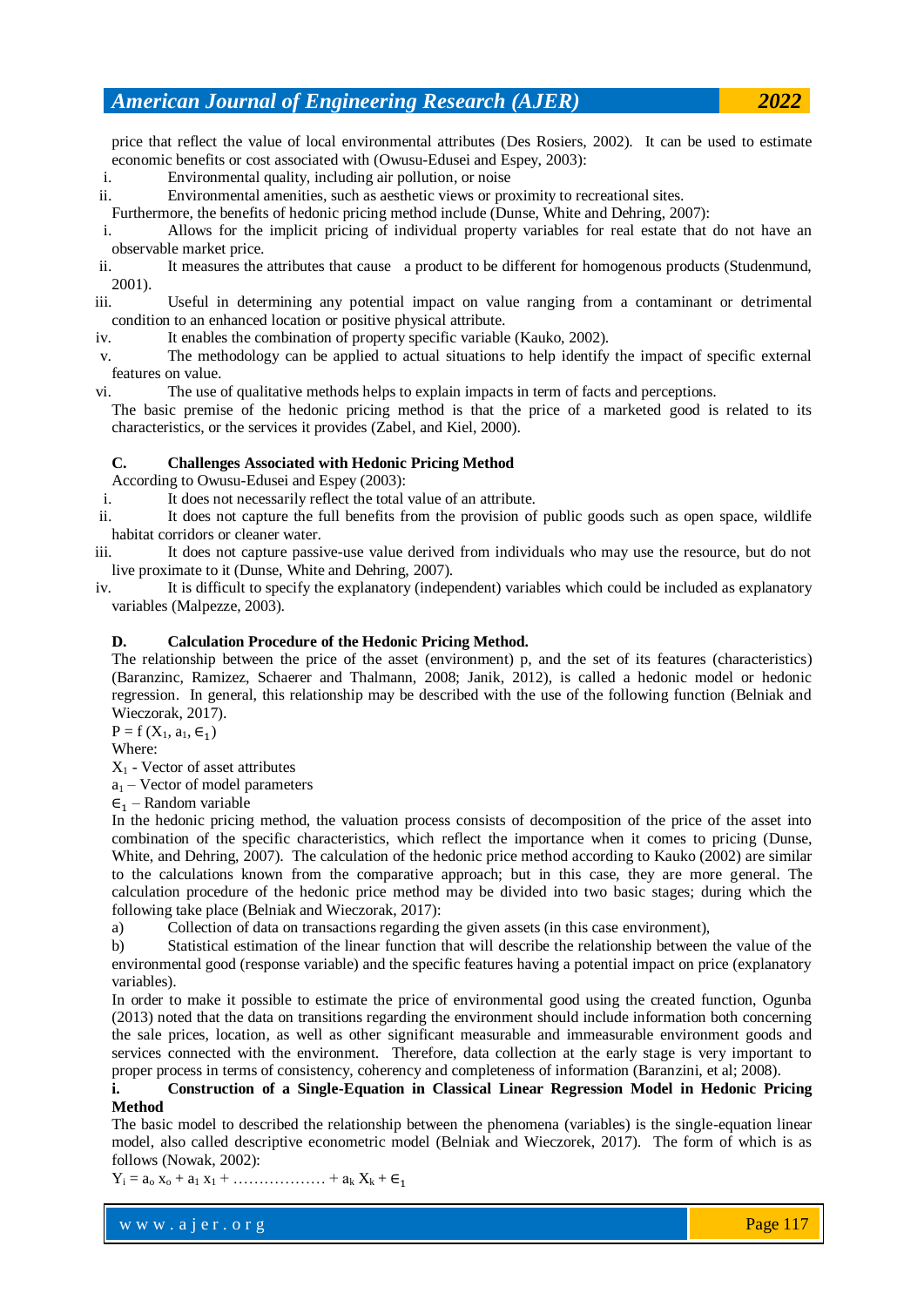#### Where:

Y<sup>i</sup> –Endogenous variables (response variable)

 $X_0, X_1, \ldots, X_k$  – Exogenous variables (explanatory)

 $A_0$ ,  $a_i$ , ...  $a_k$  = structural parameters

 $\epsilon_1$  - random variable

The above –mentioned equation for a response variable "is composed or a sum of two components, i.e. certain linear combination of explanatory variables  $(X_0, X_1..., X_k)$  and a random variable  $\epsilon_i$  (Goryl, Kukula, Osiewalski and Walkosz, 2009). The explanatory variables have a significant influence on shaping  $y_i$ , whereas the random variable  $\epsilon_i$  (random disturbances) makes allowance for the total impact of other factors (excluded for analysis), not present in the model, which have an impact on shaping the response variable y<sub>i</sub>, however, of a random (secondary)nature. The  $\epsilon_i$  coefficient also provides for any possible, non-systematic, random errors of measurement of variables, as well as any deviations from the adopted analytical form of the model from the actual relationship between them".

#### **ii. Model Estimation**

"The  $\alpha_0, \alpha_1, \ldots, \alpha_k$  coefficients that are present in the equation  $y = \alpha_0 X_0 + \alpha_1 X_1 \ldots + \alpha_k X_k + \epsilon_j$  as the socalled structural parameters are not known in the linear regression model Goryl, et. al., 2009). Their task according to Belniak and Wieczorek (2017) is to make a quantitative description of the impact of the explanatory variables (next to which they are located) on the response variable. Most frequently, one of the exogenous variables (usually the first one) is defined to be identified as  $X_0 = 1$ . Thus,  $\alpha_o$  is called an absolute term of the model or regression constant (Goryl, et. Al., 2009). Hence estimation (determination) of structural parameters  $\alpha_j$  (j = O, I, ... K) based on observation of the variables  $y_i$ ,  $X_i$ , ...  $X_k$  becomes the main task in the construction of a linear regression model. (Belniak and Wieczorek, 2017). The determination of model parameters takes place on the basis of a structural and statistical form of the model that is presented except that the probability conditions must be met, so that estimation of the parameters makes sense (Belniak and Wieczorek, 2017),

The assumptions for the linear model determinations are as follows (Nowak, 2020; Goryl et al; 2009):

1.  $Y_i = X_1 \alpha_{i} + \epsilon_i$ , i.e every observation is a linear function of xtj observation and the random component  $\in t$ ,

2.  $X_i$  is a non-random matrix, thus the explanatory variables are non-random variable and their values are derived from observations for t- 1, 2, …...n,

3. R(X<sub>i</sub>) = k + 1 ≤ n, which means that the observation matrix X<sub>i</sub> has got a full column rank, namely the observation matrix vectors  $X_i$  (column) are linearly independent and no collinearity of the explanatory variables occurs, and moreover the number of the explanatory variables together with the absolute term  $\alpha_0$  is lower than the number of observations,

4. E  $(\epsilon_i) = 0$ , i.e. the value expected from the random component equals O, which means that the multidirectional disturbances are reduced;

5.  $D^2(\epsilon_i) = \sigma^2$ , i.e. the variance random components is constant for the entire sample, whereas random components of the observation are not correlated with each other and  $\sigma^2$  < + $\infty$ 

6.  $\epsilon_i \sim \text{Nn}$ , which means that the random component  $\epsilon_i$ , is characterized by an n-dimensional normal distribution .

The above mentioned assumptions form the so-called classical model of a normal linear regression, which is most often based on the so-called classical least square method. In order to be able to use this method for estimation of the structural parameters  $\alpha_j$  ( $j = 0, 1, \ldots$  k) on the basis of observation of variables  $y_i$ ,  $x_i$ , all the six (6) assumptions described above must be absolutely fulfilled (Nowak, 2020; Goryl, et al; 2009)

#### **iii. Model Verification**

The quality of calculation namely the fact how well the regression line reflects the reality (to what extent it corresponds to the observations), may be vertical inter alia by means  $\mathbb{R}^2$  determination factor. The value of the factor specifics what part of variation of the response variable y has been explained by the variation of all the explanatory variables  $x_1 + x_2 + ... + x_n$  (Goryl, et. al., 2009). The  $R^2$  determination factor assumes values within the range  $\langle 0; 1, \rangle$ .

It means that if  $R^2 = 1$ , then the linear regression function explains in 100% of variation of the response variable y. if  $R^2 = 0$ , it should be assuming that the linear regression equation doesn't describe or explain the variation of the endogenous variable other measurement methods, that can find out how well the regression line corresponds to empirical observation (Belniak and Wieczorek, 2017). These should include:

a. Residual variance that is based on examination of residual component variance (Aczel, 2006).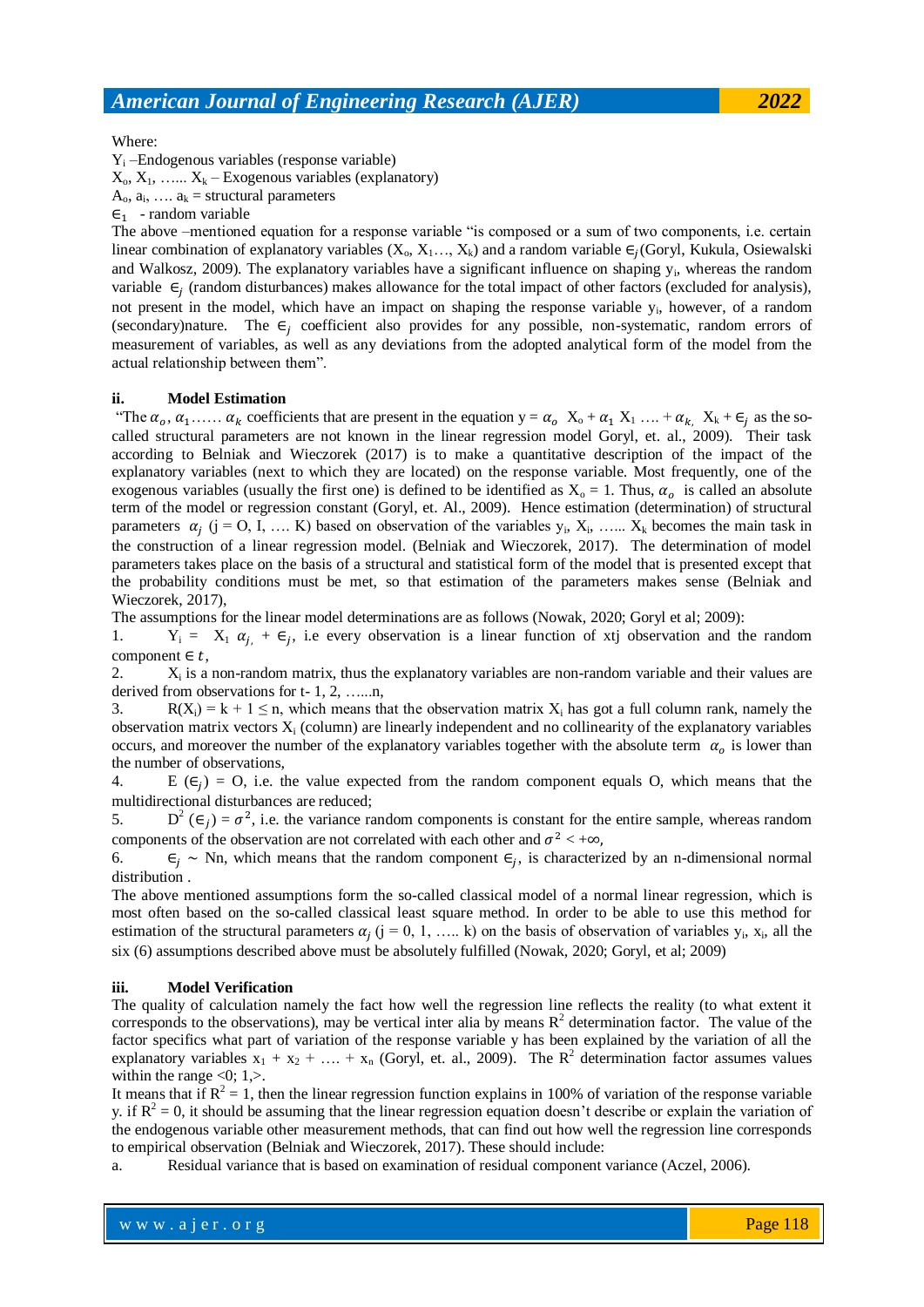b. Standard deviation of residuals that reflects the mean difference between the observed values of the described variable and the theoretical values (Zehas, Pawelek and Wanat, 2013).

c. Significance tests are conducted to determine, whether the given parameter assigned to the factor has got a real impact on the examined response variable (Nowak, 2002; Aczel, 2006).

# **E. Uses of Regression Analysis**

Regression analysis should be:

i. Useful for the investigation of estimated impacts on property sales value of neighbouring disamenities (Des Rosiers, 2002).

ii. The test for transparent and flexible allowing a variety of impacts to be tested simultaneously (Bond and Hopkins, 2000).

The influence of a variety of other characteristics impacts can be tested holding to square feet of living space. In line with the expression, Wyman, Dent and Sims (2017) asserted that the use of multiple regression analysis is useful particularly for the disamenities of estimated impacts on property sales values, neighbourhood characteristics being constant. And relying upon determining whether or not a causal relationship exists between the present of either (Bond and Hopkins, 2002; Des Rosiers 2002) Neighbouring dissamenities because those impacts can be tested, while holding the influence of a variety of other characteristics of the property. For instance, square meter of living space, neighbourhood characteristic is held constant.

#### **VII. CONCLUSION AND RECOMMENDATIONS**

Hedonic price model are valuable tools for real estate professionals in determining the correlation between environmental characteristics and the transaction price, as well as to predict future transaction pricing. Among the conventional models of valuing and economic pricing of environmental goods and services, hedonic pricing method is based on hypothesis that people usually determine their environmental consumption preference levels through choosing their properties. Hedonic pricing model has the ability to estimate values based on concrete choices, particularly when applied to property markets with readily available, accurate data. At the same time, the method is flexible enough to be adopted to relationship among other environmental goods and external factors. Using these techniques can facilitate environmental valuation when traditional discounted cash-flow models cannot be populated, which can often be the case if an environmental asset is affected. The results from such a study can also produce answers to decisions on development such as what the environment attributes to include in an effort to generate highest values on the conservation or preservation of environmental goods. Therefore, hedonic pricing method should be applied in environmental valuation with its significant drawbacks, including its ability to not only capture consumer's willingness to pay, but for what they perceive are environmental differences and their resulting consequences.

#### **REFERENCES**

- [1]. Aczel, A. D. (2006). Statystyka w Zarzadzanius: pelny wukilad, PWN, Warszawa.
- [2]. Anderson, H. (2018). Value of Nature Implicit in Property Prices: Hedonic Pricing Method (HPM) Methodology Note. Accessed from /economy/environmental accounts/methodologies/valueofnatureimplicitinpropertypricehedonicpricingmethodologynote.
- [3]. Anonymous (2006). Dollar-Based Ecosystem Valuation Method in Ecosystem Valuation. Accessed from [http://www.ecosystemvaluatiobn.org/dollar\\_based](http://www.ecosystemvaluatiobn.org/dollar_based) htm.
- [4]. Bananzini, A., Remirez, J., Schaerer, C. and Thalmann, P. (2008). Hedonic Methods in Housing Markets: Pricing Environmental Amenities and Segregation, Springer Science and Business Media, Geneva, 2008.
- [5]. Beekmans, J. (2013). A Hedonic Price Analysis of the Value of Industrial Sites. Institute for Management Research PBL Working Paper. Radboud University Nijmegen. The Netherland 1 Pascal Beckers, PBL Netherlands Environment Assessment agency.
- [6]. Belniak, S. and Wieczorek, D. (2017). Property Valuation using Hedonic Price Method: Procedure and its Application. Technical Transactions 6/2017. Civil Engineering. DOI: 10.4467/2353737SCT17.087.6563.
- [7]. Bond, S. and Hopkins, J. (2000). The Impact of Transmission Lines on Residential Property Values: Results of a Case Study in a Suburb of Wellington. *New Zealand Pacific Rim Property Research Journal*, 6(2), 52-60.
- [8]. Brasington, D. M. and Hite, D. (2005). Demand for Environmental Quality: A Spatial Hedonic Analysis. *Regional Science and Urban Economics, 35*(1), 57 – 82.
- [9]. Cebula, R.J. (2009). The Hedonic Pricing Method Applied to the Housing Market of the City of Savannah and Its Historic Landmark District. The Review of Regional Studies, 39 (1), 9-22.
- [10]. Chau, K.W. et. al. (2006). How Do People Price Air Quality: Empirical Evidence from Hong Kong? Paper Submitted for Presentation at the 12<sup>th</sup> Annual Conference of the Pacific Rim Real Estate Society January 22 to 25, 2006. The University of Auckland Business School Auckland, New Zealand.
- [11]. Chekmezova, O. (2007). Do We Pay for Clean Air? Hedonic Price Analysis of Housing Market in Kyiv. A Thesis Submitted in Partial Fulfilment of the Requirements MA. Degree in Economics, National University Kyiv-Mohyla Academy Economics Education and Research Consortium Master's Program in Economics National University Kyiv-Mohyla Academy.
- [12]. Coulson, N.E., Jeffery, E. and Zabel, E. (2012). What Can We Learn from Hedonic Models When Housing Market Are Dominated by Foreclosure? Pennsylvania State University, Tufts University Draft; November 16.
- [13]. Des Rosiers, F. (2002). Power Lines Visual Encumbrance and House Values: A Microspatial Approach to Impact Measurement. *Journal of Real Estate Research,* 23(3), 275-301.
- [14]. Dunse, N., White, M. and Dehring, C. (2007). Urban Parks, Open Space and Residential Property Values. *RICS Research Paper Series*, 7(8): London